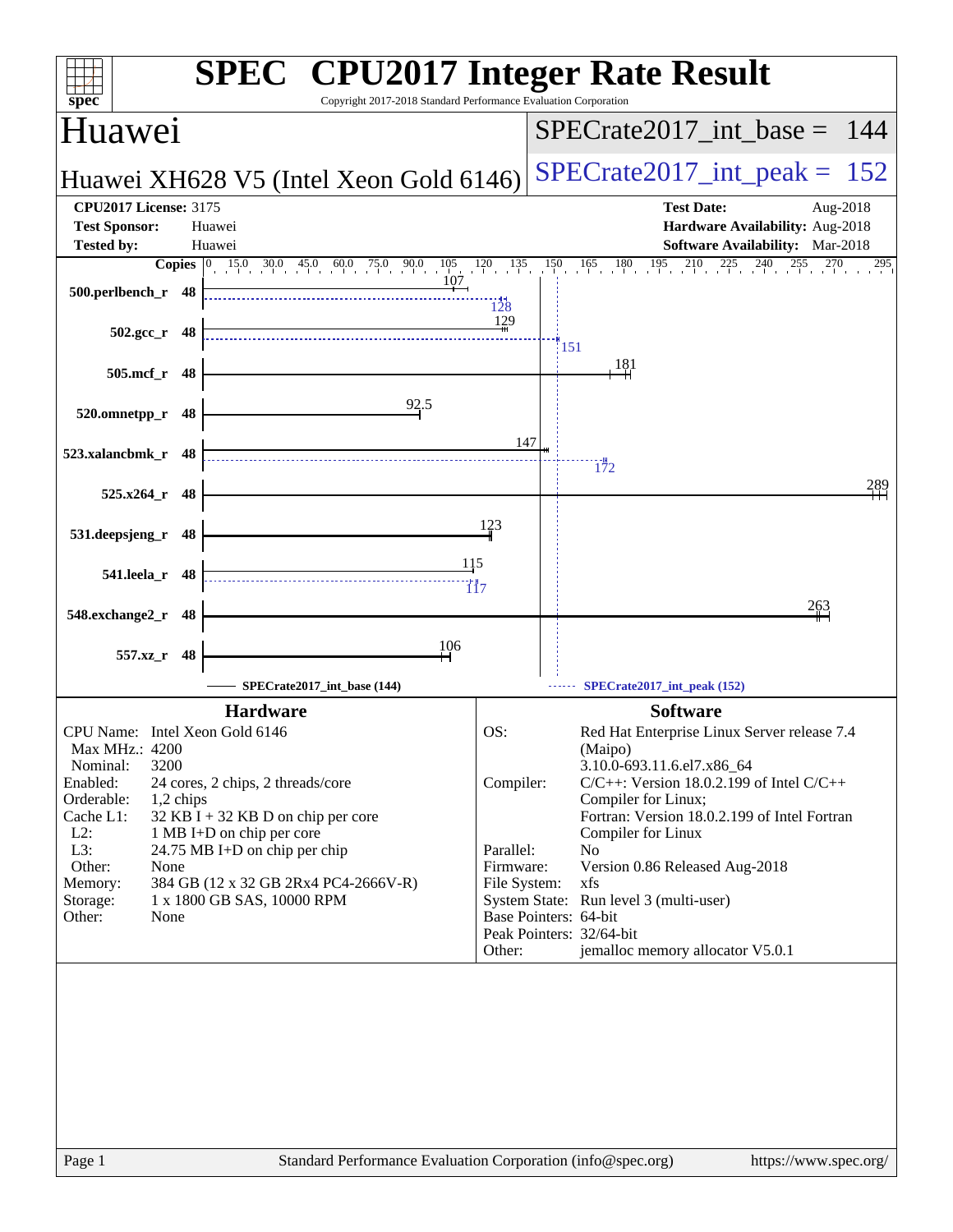

Copyright 2017-2018 Standard Performance Evaluation Corporation

### Huawei

#### [SPECrate2017\\_int\\_base =](http://www.spec.org/auto/cpu2017/Docs/result-fields.html#SPECrate2017intbase) 144

Huawei XH628 V5 (Intel Xeon Gold  $6146$ ) [SPECrate2017\\_int\\_peak =](http://www.spec.org/auto/cpu2017/Docs/result-fields.html#SPECrate2017intpeak) 152

**[CPU2017 License:](http://www.spec.org/auto/cpu2017/Docs/result-fields.html#CPU2017License)** 3175 **[Test Date:](http://www.spec.org/auto/cpu2017/Docs/result-fields.html#TestDate)** Aug-2018 **[Test Sponsor:](http://www.spec.org/auto/cpu2017/Docs/result-fields.html#TestSponsor)** Huawei **[Hardware Availability:](http://www.spec.org/auto/cpu2017/Docs/result-fields.html#HardwareAvailability)** Aug-2018 **[Tested by:](http://www.spec.org/auto/cpu2017/Docs/result-fields.html#Testedby)** Huawei **[Software Availability:](http://www.spec.org/auto/cpu2017/Docs/result-fields.html#SoftwareAvailability)** Mar-2018

#### **[Results Table](http://www.spec.org/auto/cpu2017/Docs/result-fields.html#ResultsTable)**

|                                  | <b>Base</b>   |                |       |                |       |                | <b>Peak</b>  |               |                |              |                |              |                |              |
|----------------------------------|---------------|----------------|-------|----------------|-------|----------------|--------------|---------------|----------------|--------------|----------------|--------------|----------------|--------------|
| <b>Benchmark</b>                 | <b>Copies</b> | <b>Seconds</b> | Ratio | <b>Seconds</b> | Ratio | <b>Seconds</b> | <b>Ratio</b> | <b>Copies</b> | <b>Seconds</b> | <b>Ratio</b> | <b>Seconds</b> | <b>Ratio</b> | <b>Seconds</b> | <b>Ratio</b> |
| $500$ .perlbench r               | 48            | 674            | 113   | 714            | 107   | 713            | 107          | 48            | 590            | 130          | 599            | 128          | 601            | .27          |
| $502.\text{sec}$                 | 48            | 523            | 130   | 527            | 129   | 532            | 128          | 48            | 446            | 152          | 449            | 151          | 450            | 151          |
| $505$ .mcf r                     | 48            | 424            | 183   | 429            | 181   | 446            | 174          | 48            | 424            | 183          | 429            | <b>181</b>   | 446            | 74           |
| 520.omnetpp_r                    | 48            | 681            | 92.5  | 681            | 92.4  | 678            | 92.8         | 48            | 681            | 92.5         | 681            | 92.4         | 678            | 92.8         |
| 523.xalancbmk r                  | 48            | 343            | 148   | 345            | 147   | 348            | 146          | 48            | 294            | 173          | 296            | 171          | 295            | 172          |
| 525.x264 r                       | 48            | 288            | 292   | 294            | 286   | 291            | 289          | 48            | 288            | 292          | 294            | 286          | 291            | 289          |
| 531.deepsjeng_r                  | 48            | 446            | 123   | 447            | 123   | 450            | 122          | 48            | 446            | 123          | 447            | 123          | 450            | 122          |
| 541.leela r                      | 48            | 686            | 116   | 689            | 115   | 689            | 115          | 48            | 676            | 118          | 680            | 117          | 697            | 114          |
| 548.exchange2_r                  | 48            | 470            | 268   | 479            | 263   | 477            | 263          | 48            | 470            | 268          | 479            | 263          | 477            | 263          |
| $557.xz$ r                       | 48            | 491            | 106   | 490            | 106   | 509            | 102          | 48            | 491            | <b>106</b>   | 490            | 106          | 509            | 102          |
| $SPECrate2017$ int base =<br>144 |               |                |       |                |       |                |              |               |                |              |                |              |                |              |

**[SPECrate2017\\_int\\_peak =](http://www.spec.org/auto/cpu2017/Docs/result-fields.html#SPECrate2017intpeak) 152**

Results appear in the [order in which they were run.](http://www.spec.org/auto/cpu2017/Docs/result-fields.html#RunOrder) Bold underlined text [indicates a median measurement.](http://www.spec.org/auto/cpu2017/Docs/result-fields.html#Median)

#### **[Submit Notes](http://www.spec.org/auto/cpu2017/Docs/result-fields.html#SubmitNotes)**

 The numactl mechanism was used to bind copies to processors. The config file option 'submit' was used to generate numactl commands to bind each copy to a specific processor. For details, please see the config file.

#### **[Operating System Notes](http://www.spec.org/auto/cpu2017/Docs/result-fields.html#OperatingSystemNotes)**

Stack size set to unlimited using "ulimit -s unlimited"

#### **[General Notes](http://www.spec.org/auto/cpu2017/Docs/result-fields.html#GeneralNotes)**

Environment variables set by runcpu before the start of the run: LD\_LIBRARY\_PATH = "/spec2017/lib/ia32:/spec2017/lib/intel64:/spec2017/je5.0.1-32:/spec2017/je5.0.1-64" Binaries compiled on a system with 1x Intel Core i7-6700K CPU + 32GB RAM memory using Redhat Enterprise Linux 7.5 Transparent Huge Pages enabled by default Prior to runcpu invocation Filesystem page cache synced and cleared with: sync; echo 3> /proc/sys/vm/drop\_caches runcpu command invoked through numactl i.e.: numactl --interleave=all runcpu <etc> Yes: The test sponsor attests, as of date of publication, that CVE-2017-5754 (Meltdown) is mitigated in the system as tested and documented. Yes: The test sponsor attests, as of date of publication, that CVE-2017-5753 (Spectre variant 1) is mitigated in the system as tested and documented. Yes: The test sponsor attests, as of date of publication, that CVE-2017-5715 (Spectre variant 2) is mitigated in the system as tested and documented.

**(Continued on next page)**

| Page 2<br>Standard Performance Evaluation Corporation (info@spec.org)<br>https://www.spec.org/ |
|------------------------------------------------------------------------------------------------|
|------------------------------------------------------------------------------------------------|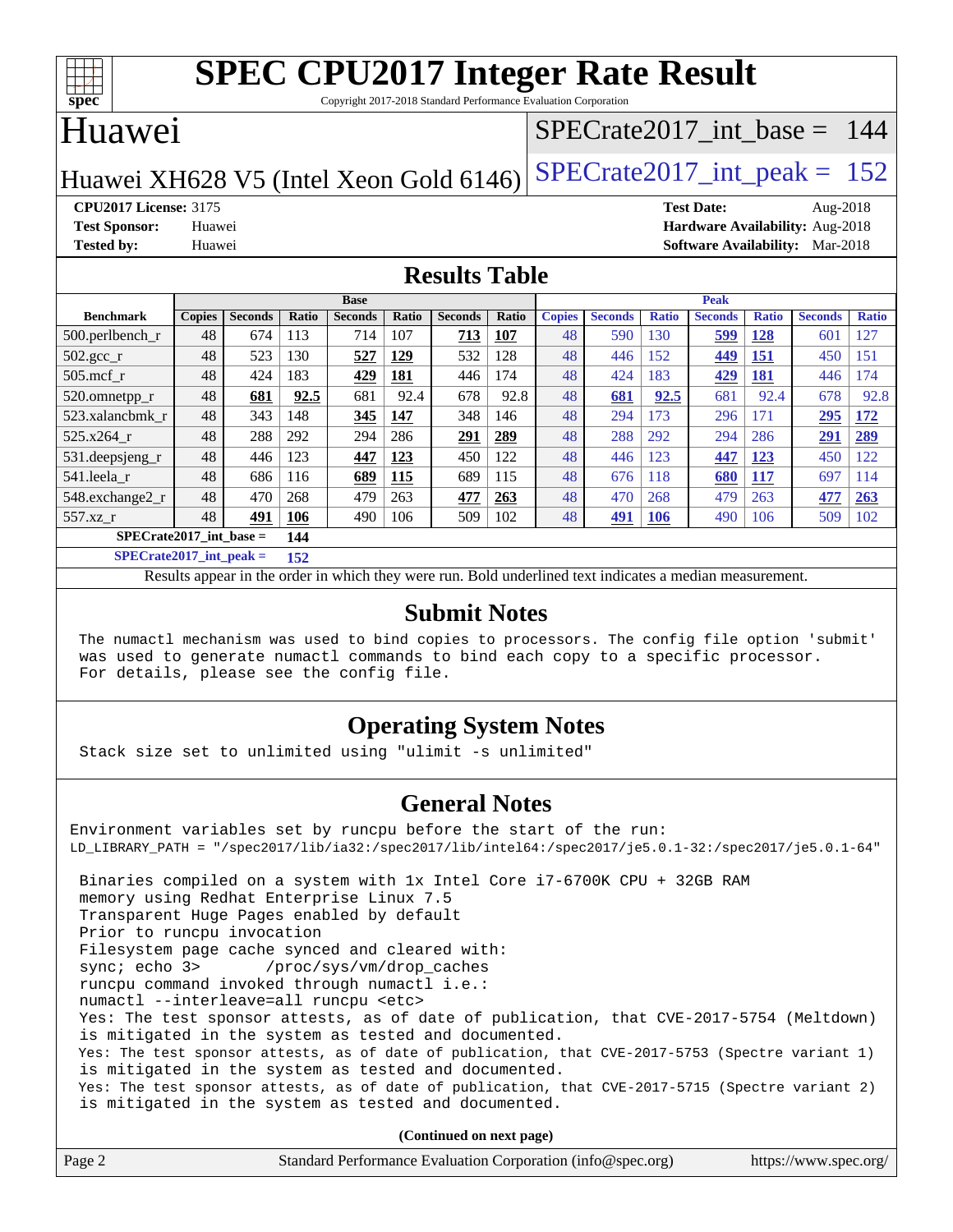

Page 3 Standard Performance Evaluation Corporation [\(info@spec.org\)](mailto:info@spec.org) <https://www.spec.org/>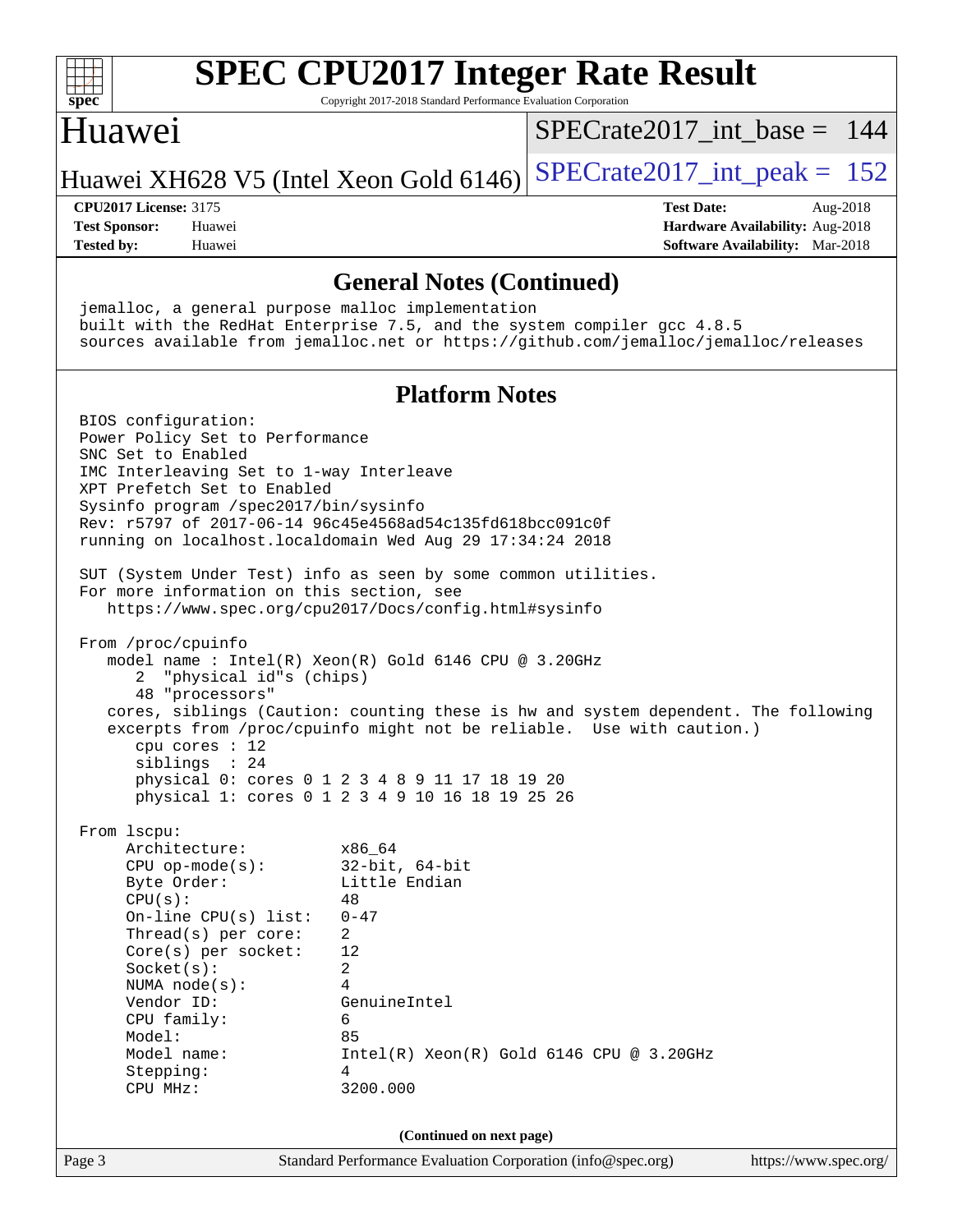

Copyright 2017-2018 Standard Performance Evaluation Corporation

#### Huawei

[SPECrate2017\\_int\\_base =](http://www.spec.org/auto/cpu2017/Docs/result-fields.html#SPECrate2017intbase) 144

Huawei XH628 V5 (Intel Xeon Gold 6146) SPECrate  $2017$ \_int\_peak = 152

**[CPU2017 License:](http://www.spec.org/auto/cpu2017/Docs/result-fields.html#CPU2017License)** 3175 **[Test Date:](http://www.spec.org/auto/cpu2017/Docs/result-fields.html#TestDate)** Aug-2018 **[Test Sponsor:](http://www.spec.org/auto/cpu2017/Docs/result-fields.html#TestSponsor)** Huawei **[Hardware Availability:](http://www.spec.org/auto/cpu2017/Docs/result-fields.html#HardwareAvailability)** Aug-2018 **[Tested by:](http://www.spec.org/auto/cpu2017/Docs/result-fields.html#Testedby)** Huawei **[Software Availability:](http://www.spec.org/auto/cpu2017/Docs/result-fields.html#SoftwareAvailability)** Mar-2018

#### **[Platform Notes \(Continued\)](http://www.spec.org/auto/cpu2017/Docs/result-fields.html#PlatformNotes)**

| BogoMIPS:                | 6400.00                                                                             |
|--------------------------|-------------------------------------------------------------------------------------|
| Virtualization:          | $VT - x$                                                                            |
| L1d cache:               | 32K                                                                                 |
| Lli cache:               | 32K                                                                                 |
| $L2$ cache:              | 1024K                                                                               |
| $L3$ cache:              | 25344K                                                                              |
|                          | NUMA node0 $CPU(s):$ $0-2, 5, 6, 8, 24-26, 29, 30, 32$                              |
|                          | NUMA nodel CPU(s): 3, 4, 7, 9-11, 27, 28, 31, 33-35                                 |
|                          | NUMA node2 CPU(s): 12-14, 17, 19, 22, 36-38, 41, 43, 46                             |
|                          | NUMA node3 CPU(s): 15, 16, 18, 20, 21, 23, 39, 40, 42, 44, 45, 47                   |
| Flaqs:                   | fpu vme de pse tsc msr pae mce cx8 apic sep mtrr pqe mca cmov                       |
|                          | pat pse36 clflush dts acpi mmx fxsr sse sse2 ss ht tm pbe syscall nx pdpe1gb rdtscp |
|                          | Im constant tsc art arch perfmon pebs bts rep good nopl xtopology nonstop tsc       |
|                          | aperfmperf eagerfpu pni pclmulgdg dtes64 ds cpl vmx smx est tm2 ssse3 fma cx16 xtpr |
|                          | pdcm pcid dca sse4_1 sse4_2 x2apic movbe popcnt tsc_deadline_timer aes xsave avx    |
|                          | fl6c rdrand lahf lm abm 3dnowprefetch epb cat 13 cdp 13 invpcid single intel pt     |
|                          | spec_ctrl ibpb_support tpr_shadow vnmi flexpriority ept vpid fsgsbase tsc_adjust    |
|                          | bmil hle avx2 smep bmi2 erms invpcid rtm cqm mpx rdt_a avx512f avx512dq rdseed adx  |
|                          | smap clflushopt clwb avx512cd avx512bw avx512vl xsaveopt xsavec xgetbvl cqm llc     |
|                          | com occup llc com mbm total com mbm local dtherm ida arat pln pts                   |
| /proc/cpuinfo cache data |                                                                                     |
| cache size : $25344$ KB  |                                                                                     |
|                          |                                                                                     |

 From numactl --hardware WARNING: a numactl 'node' might or might not correspond to a physical chip. available: 4 nodes (0-3) node 0 cpus: 0 1 2 5 6 8 24 25 26 29 30 32 node 0 size: 96437 MB node 0 free: 93846 MB node 1 cpus: 3 4 7 9 10 11 27 28 31 33 34 35 node 1 size: 98304 MB node 1 free: 95568 MB node 2 cpus: 12 13 14 17 19 22 36 37 38 41 43 46 node 2 size: 98304 MB node 2 free: 96015 MB node 3 cpus: 15 16 18 20 21 23 39 40 42 44 45 47 node 3 size: 98304 MB node 3 free: 96014 MB node distances: node 0 1 2 3  $\begin{array}{cccccc} 0: & 10 & 11 & 21 & 21 \\ 1: & 11 & 10 & 21 & 21 \end{array}$  1: 11 10 21 21 2: 21 21 10 11 3: 21 21 11 10 From /proc/meminfo **(Continued on next page)**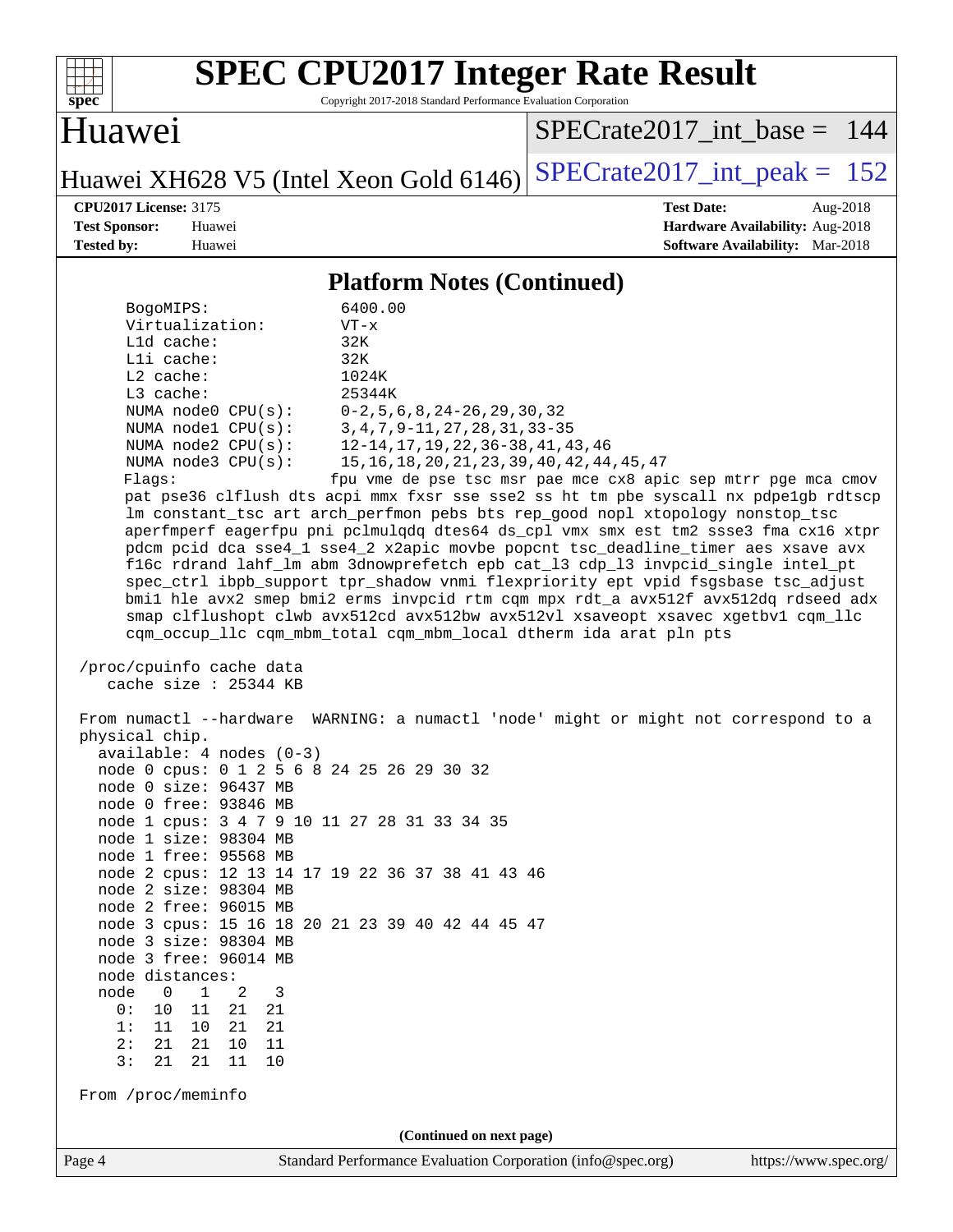| <b>SPEC CPU2017 Integer Rate Result</b><br>Copyright 2017-2018 Standard Performance Evaluation Corporation<br>$spec^*$                                                                                                                                                                                                                                                                                                                                                                                                                                                                                                                              |                                                                           |  |  |  |  |
|-----------------------------------------------------------------------------------------------------------------------------------------------------------------------------------------------------------------------------------------------------------------------------------------------------------------------------------------------------------------------------------------------------------------------------------------------------------------------------------------------------------------------------------------------------------------------------------------------------------------------------------------------------|---------------------------------------------------------------------------|--|--|--|--|
| Huawei                                                                                                                                                                                                                                                                                                                                                                                                                                                                                                                                                                                                                                              | $SPECrate2017\_int\_base = 144$                                           |  |  |  |  |
| Huawei XH628 V5 (Intel Xeon Gold 6146)                                                                                                                                                                                                                                                                                                                                                                                                                                                                                                                                                                                                              | $SPECrate2017\_int\_peak = 152$                                           |  |  |  |  |
| <b>CPU2017 License: 3175</b>                                                                                                                                                                                                                                                                                                                                                                                                                                                                                                                                                                                                                        | <b>Test Date:</b><br>Aug-2018                                             |  |  |  |  |
| <b>Test Sponsor:</b><br>Huawei<br><b>Tested by:</b><br>Huawei                                                                                                                                                                                                                                                                                                                                                                                                                                                                                                                                                                                       | Hardware Availability: Aug-2018<br><b>Software Availability:</b> Mar-2018 |  |  |  |  |
| <b>Platform Notes (Continued)</b>                                                                                                                                                                                                                                                                                                                                                                                                                                                                                                                                                                                                                   |                                                                           |  |  |  |  |
| 394174376 kB<br>MemTotal:                                                                                                                                                                                                                                                                                                                                                                                                                                                                                                                                                                                                                           |                                                                           |  |  |  |  |
| HugePages_Total:<br>0<br>Hugepagesize:<br>2048 kB                                                                                                                                                                                                                                                                                                                                                                                                                                                                                                                                                                                                   |                                                                           |  |  |  |  |
| From /etc/*release* /etc/*version*<br>os-release:<br>NAME="Red Hat Enterprise Linux Server"<br>VERSION="7.4 (Maipo)"<br>ID="rhel"<br>ID LIKE="fedora"<br>VARIANT="Server"<br>VARIANT_ID="server"<br>VERSION_ID="7.4"<br>PRETTY_NAME="Red Hat Enterprise Linux Server 7.4 (Maipo)"<br>redhat-release: Red Hat Enterprise Linux Server release 7.4 (Maipo)<br>system-release: Red Hat Enterprise Linux Server release 7.4 (Maipo)<br>system-release-cpe: cpe:/o:redhat:enterprise_linux:7.4:ga:server<br>uname $-a$ :<br>Linux localhost.localdomain 3.10.0-693.11.6.el7.x86_64 #1 SMP Thu Dec 28 14:23:39 EST<br>2017 x86_64 x86_64 x86_64 GNU/Linux |                                                                           |  |  |  |  |
| run-level 3 Aug 29 17:33                                                                                                                                                                                                                                                                                                                                                                                                                                                                                                                                                                                                                            |                                                                           |  |  |  |  |
| SPEC is set to: /spec2017<br>Filesystem<br>Type Size Used Avail Use% Mounted on<br>1.7T 5.6G 1.7T 1% /<br>/dev/sda4<br>xts                                                                                                                                                                                                                                                                                                                                                                                                                                                                                                                          |                                                                           |  |  |  |  |
| Additional information from dmidecode follows. WARNING: Use caution when you interpret<br>this section. The 'dmidecode' program reads system data which is "intended to allow<br>hardware to be accurately determined", but the intent may not be met, as there are<br>frequent changes to hardware, firmware, and the "DMTF SMBIOS" standard.<br>BIOS INSYDE Corp. 0.86 08/06/2018<br>Memory:<br>4x NO DIMM NO DIMM<br>12x Samsung M393A4K40BB2-CTD 32 GB 2 rank 2666                                                                                                                                                                              |                                                                           |  |  |  |  |
| (End of data from sysinfo program)                                                                                                                                                                                                                                                                                                                                                                                                                                                                                                                                                                                                                  |                                                                           |  |  |  |  |
| <b>Compiler Version Notes</b>                                                                                                                                                                                                                                                                                                                                                                                                                                                                                                                                                                                                                       |                                                                           |  |  |  |  |
| ============================<br>$500.perlbench_r(base) 502.gcc_r(base) 505.mcf_r(base) 525.x264_r(base)$<br>CC.<br>$557. xz_r(base)$                                                                                                                                                                                                                                                                                                                                                                                                                                                                                                                | -----------------------------------                                       |  |  |  |  |
| icc (ICC) 18.0.2 20180210                                                                                                                                                                                                                                                                                                                                                                                                                                                                                                                                                                                                                           |                                                                           |  |  |  |  |
| (Continued on next page)                                                                                                                                                                                                                                                                                                                                                                                                                                                                                                                                                                                                                            |                                                                           |  |  |  |  |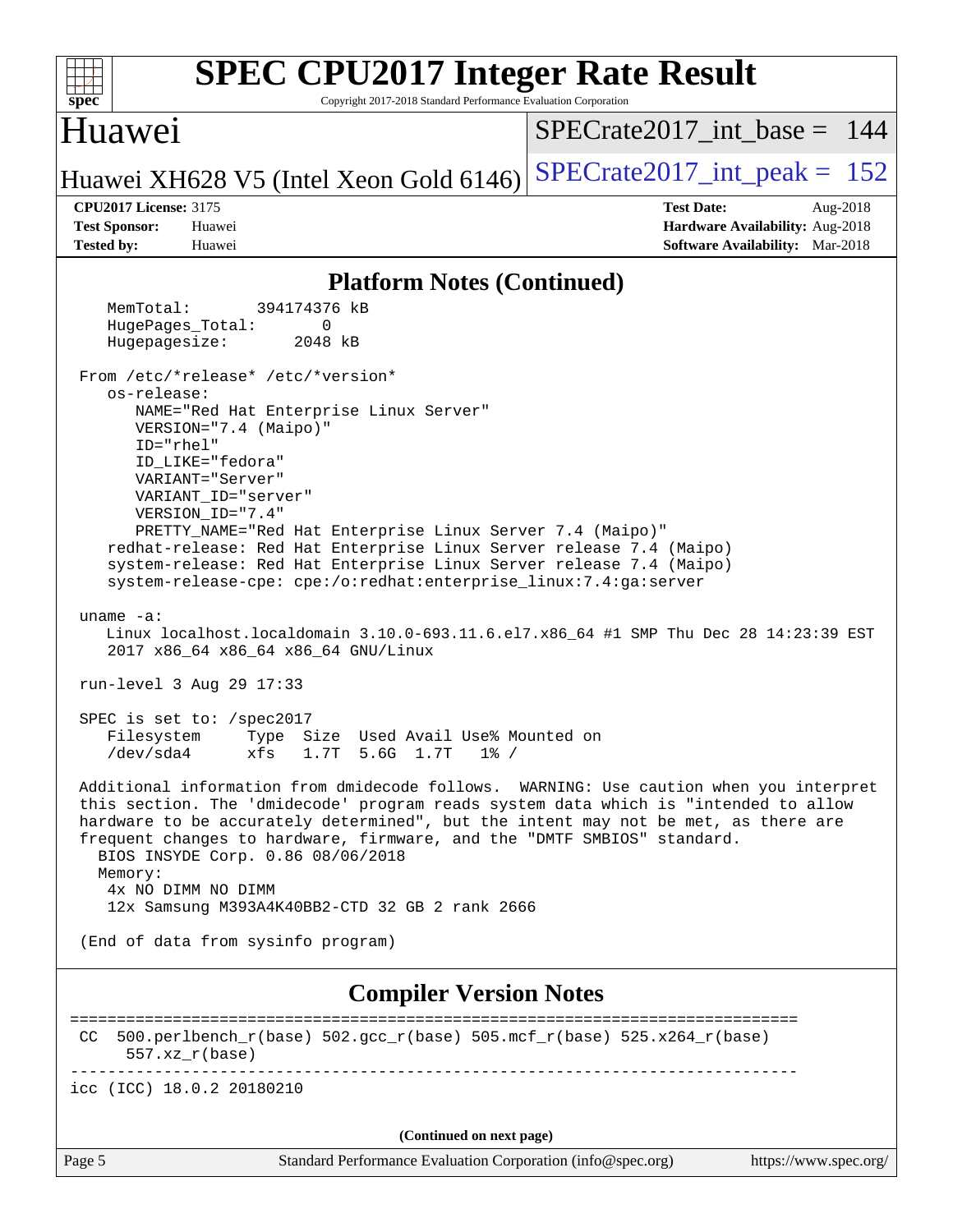| S.<br>e<br>L.<br>L.<br>ĉ |  |  |  |  |  |
|--------------------------|--|--|--|--|--|

Copyright 2017-2018 Standard Performance Evaluation Corporation

## Huawei

[SPECrate2017\\_int\\_base =](http://www.spec.org/auto/cpu2017/Docs/result-fields.html#SPECrate2017intbase) 144

Huawei XH628 V5 (Intel Xeon Gold 6146) SPECrate  $2017$  int peak = 152

**[CPU2017 License:](http://www.spec.org/auto/cpu2017/Docs/result-fields.html#CPU2017License)** 3175 **[Test Date:](http://www.spec.org/auto/cpu2017/Docs/result-fields.html#TestDate)** Aug-2018 **[Test Sponsor:](http://www.spec.org/auto/cpu2017/Docs/result-fields.html#TestSponsor)** Huawei **[Hardware Availability:](http://www.spec.org/auto/cpu2017/Docs/result-fields.html#HardwareAvailability)** Aug-2018 **[Tested by:](http://www.spec.org/auto/cpu2017/Docs/result-fields.html#Testedby)** Huawei **[Software Availability:](http://www.spec.org/auto/cpu2017/Docs/result-fields.html#SoftwareAvailability)** Mar-2018

#### **[Compiler Version Notes \(Continued\)](http://www.spec.org/auto/cpu2017/Docs/result-fields.html#CompilerVersionNotes)**

|     | Copyright (C) 1985-2018 Intel Corporation. All rights reserved.                                  |                 |
|-----|--------------------------------------------------------------------------------------------------|-----------------|
| CC. | 500.perlbench_r(peak) 502.gcc_r(peak) 505.mcf_r(peak) 525.x264_r(peak)<br>$557. xz_r (peak)$     |                 |
|     | icc (ICC) 18.0.2 20180210<br>Copyright (C) 1985-2018 Intel Corporation. All rights reserved.     |                 |
|     | CXXC 520.omnetpp_r(base) 523.xalancbmk_r(base) 531.deepsjeng_r(base)<br>$541.$ leela_r(base)     | --------------- |
|     | icpc (ICC) 18.0.2 20180210<br>Copyright (C) 1985-2018 Intel Corporation. All rights reserved.    |                 |
|     | CXXC 520.omnetpp_r(peak) 523.xalancbmk_r(peak) 531.deepsjeng_r(peak)<br>$541.$ leela_r(peak)     |                 |
|     | icpc (ICC) 18.0.2 20180210<br>Copyright (C) 1985-2018 Intel Corporation. All rights reserved.    |                 |
|     | $FC 548. exchange2_r(base)$                                                                      |                 |
|     | ifort (IFORT) 18.0.2 20180210<br>Copyright (C) 1985-2018 Intel Corporation. All rights reserved. |                 |
|     | FC 548.exchange2_r(peak)                                                                         |                 |
|     | ifort (IFORT) 18.0.2 20180210<br>Copyright (C) 1985-2018 Intel Corporation. All rights reserved. |                 |
|     |                                                                                                  |                 |

### **[Base Compiler Invocation](http://www.spec.org/auto/cpu2017/Docs/result-fields.html#BaseCompilerInvocation)**

[C benchmarks](http://www.spec.org/auto/cpu2017/Docs/result-fields.html#Cbenchmarks):

[icc -m64 -std=c11](http://www.spec.org/cpu2017/results/res2018q4/cpu2017-20181025-09304.flags.html#user_CCbase_intel_icc_64bit_c11_33ee0cdaae7deeeab2a9725423ba97205ce30f63b9926c2519791662299b76a0318f32ddfffdc46587804de3178b4f9328c46fa7c2b0cd779d7a61945c91cd35)

**(Continued on next page)**

Page 6 Standard Performance Evaluation Corporation [\(info@spec.org\)](mailto:info@spec.org) <https://www.spec.org/>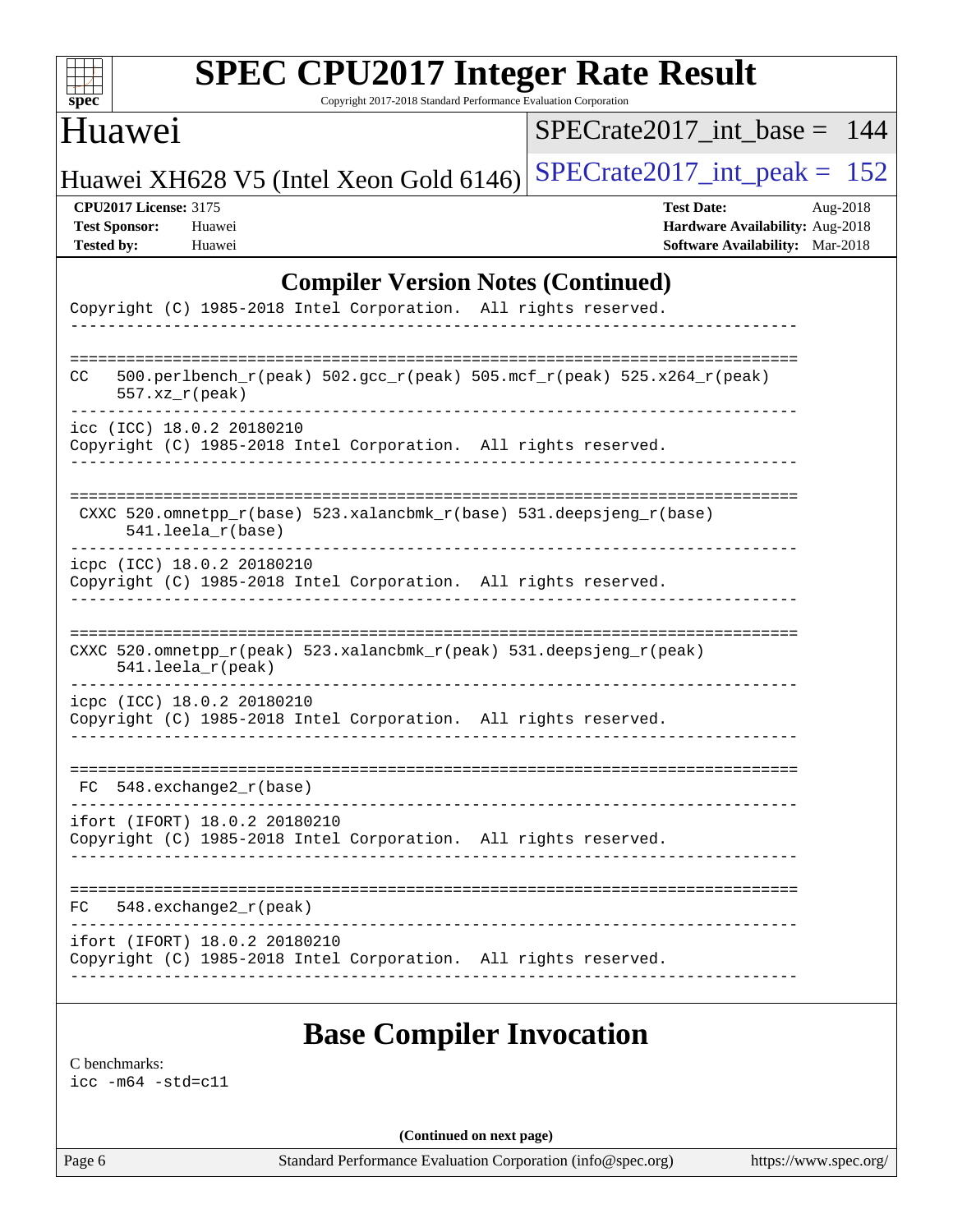

Copyright 2017-2018 Standard Performance Evaluation Corporation

### Huawei

[SPECrate2017\\_int\\_base =](http://www.spec.org/auto/cpu2017/Docs/result-fields.html#SPECrate2017intbase) 144

Huawei XH628 V5 (Intel Xeon Gold  $6146$ ) [SPECrate2017\\_int\\_peak =](http://www.spec.org/auto/cpu2017/Docs/result-fields.html#SPECrate2017intpeak) 152

**[Tested by:](http://www.spec.org/auto/cpu2017/Docs/result-fields.html#Testedby)** Huawei **[Software Availability:](http://www.spec.org/auto/cpu2017/Docs/result-fields.html#SoftwareAvailability)** Mar-2018

**[CPU2017 License:](http://www.spec.org/auto/cpu2017/Docs/result-fields.html#CPU2017License)** 3175 **[Test Date:](http://www.spec.org/auto/cpu2017/Docs/result-fields.html#TestDate)** Aug-2018 **[Test Sponsor:](http://www.spec.org/auto/cpu2017/Docs/result-fields.html#TestSponsor)** Huawei **[Hardware Availability:](http://www.spec.org/auto/cpu2017/Docs/result-fields.html#HardwareAvailability)** Aug-2018

## **[Base Compiler Invocation \(Continued\)](http://www.spec.org/auto/cpu2017/Docs/result-fields.html#BaseCompilerInvocation)**

[C++ benchmarks:](http://www.spec.org/auto/cpu2017/Docs/result-fields.html#CXXbenchmarks) [icpc -m64](http://www.spec.org/cpu2017/results/res2018q4/cpu2017-20181025-09304.flags.html#user_CXXbase_intel_icpc_64bit_4ecb2543ae3f1412ef961e0650ca070fec7b7afdcd6ed48761b84423119d1bf6bdf5cad15b44d48e7256388bc77273b966e5eb805aefd121eb22e9299b2ec9d9)

[Fortran benchmarks](http://www.spec.org/auto/cpu2017/Docs/result-fields.html#Fortranbenchmarks): [ifort -m64](http://www.spec.org/cpu2017/results/res2018q4/cpu2017-20181025-09304.flags.html#user_FCbase_intel_ifort_64bit_24f2bb282fbaeffd6157abe4f878425411749daecae9a33200eee2bee2fe76f3b89351d69a8130dd5949958ce389cf37ff59a95e7a40d588e8d3a57e0c3fd751)

### **[Base Portability Flags](http://www.spec.org/auto/cpu2017/Docs/result-fields.html#BasePortabilityFlags)**

 500.perlbench\_r: [-DSPEC\\_LP64](http://www.spec.org/cpu2017/results/res2018q4/cpu2017-20181025-09304.flags.html#b500.perlbench_r_basePORTABILITY_DSPEC_LP64) [-DSPEC\\_LINUX\\_X64](http://www.spec.org/cpu2017/results/res2018q4/cpu2017-20181025-09304.flags.html#b500.perlbench_r_baseCPORTABILITY_DSPEC_LINUX_X64) 502.gcc\_r: [-DSPEC\\_LP64](http://www.spec.org/cpu2017/results/res2018q4/cpu2017-20181025-09304.flags.html#suite_basePORTABILITY502_gcc_r_DSPEC_LP64) 505.mcf\_r: [-DSPEC\\_LP64](http://www.spec.org/cpu2017/results/res2018q4/cpu2017-20181025-09304.flags.html#suite_basePORTABILITY505_mcf_r_DSPEC_LP64) 520.omnetpp\_r: [-DSPEC\\_LP64](http://www.spec.org/cpu2017/results/res2018q4/cpu2017-20181025-09304.flags.html#suite_basePORTABILITY520_omnetpp_r_DSPEC_LP64) 523.xalancbmk\_r: [-DSPEC\\_LP64](http://www.spec.org/cpu2017/results/res2018q4/cpu2017-20181025-09304.flags.html#suite_basePORTABILITY523_xalancbmk_r_DSPEC_LP64) [-DSPEC\\_LINUX](http://www.spec.org/cpu2017/results/res2018q4/cpu2017-20181025-09304.flags.html#b523.xalancbmk_r_baseCXXPORTABILITY_DSPEC_LINUX) 525.x264\_r: [-DSPEC\\_LP64](http://www.spec.org/cpu2017/results/res2018q4/cpu2017-20181025-09304.flags.html#suite_basePORTABILITY525_x264_r_DSPEC_LP64) 531.deepsjeng\_r: [-DSPEC\\_LP64](http://www.spec.org/cpu2017/results/res2018q4/cpu2017-20181025-09304.flags.html#suite_basePORTABILITY531_deepsjeng_r_DSPEC_LP64) 541.leela\_r: [-DSPEC\\_LP64](http://www.spec.org/cpu2017/results/res2018q4/cpu2017-20181025-09304.flags.html#suite_basePORTABILITY541_leela_r_DSPEC_LP64) 548.exchange2\_r: [-DSPEC\\_LP64](http://www.spec.org/cpu2017/results/res2018q4/cpu2017-20181025-09304.flags.html#suite_basePORTABILITY548_exchange2_r_DSPEC_LP64) 557.xz\_r: [-DSPEC\\_LP64](http://www.spec.org/cpu2017/results/res2018q4/cpu2017-20181025-09304.flags.html#suite_basePORTABILITY557_xz_r_DSPEC_LP64)

## **[Base Optimization Flags](http://www.spec.org/auto/cpu2017/Docs/result-fields.html#BaseOptimizationFlags)**

[C benchmarks](http://www.spec.org/auto/cpu2017/Docs/result-fields.html#Cbenchmarks):

[-Wl,-z,muldefs](http://www.spec.org/cpu2017/results/res2018q4/cpu2017-20181025-09304.flags.html#user_CCbase_link_force_multiple1_b4cbdb97b34bdee9ceefcfe54f4c8ea74255f0b02a4b23e853cdb0e18eb4525ac79b5a88067c842dd0ee6996c24547a27a4b99331201badda8798ef8a743f577) [-xCORE-AVX512](http://www.spec.org/cpu2017/results/res2018q4/cpu2017-20181025-09304.flags.html#user_CCbase_f-xCORE-AVX512) [-ipo](http://www.spec.org/cpu2017/results/res2018q4/cpu2017-20181025-09304.flags.html#user_CCbase_f-ipo) [-O3](http://www.spec.org/cpu2017/results/res2018q4/cpu2017-20181025-09304.flags.html#user_CCbase_f-O3) [-no-prec-div](http://www.spec.org/cpu2017/results/res2018q4/cpu2017-20181025-09304.flags.html#user_CCbase_f-no-prec-div) [-qopt-mem-layout-trans=3](http://www.spec.org/cpu2017/results/res2018q4/cpu2017-20181025-09304.flags.html#user_CCbase_f-qopt-mem-layout-trans_de80db37974c74b1f0e20d883f0b675c88c3b01e9d123adea9b28688d64333345fb62bc4a798493513fdb68f60282f9a726aa07f478b2f7113531aecce732043) [-L/usr/local/je5.0.1-64/lib](http://www.spec.org/cpu2017/results/res2018q4/cpu2017-20181025-09304.flags.html#user_CCbase_jemalloc_link_path64_4b10a636b7bce113509b17f3bd0d6226c5fb2346b9178c2d0232c14f04ab830f976640479e5c33dc2bcbbdad86ecfb6634cbbd4418746f06f368b512fced5394) [-ljemalloc](http://www.spec.org/cpu2017/results/res2018q4/cpu2017-20181025-09304.flags.html#user_CCbase_jemalloc_link_lib_d1249b907c500fa1c0672f44f562e3d0f79738ae9e3c4a9c376d49f265a04b9c99b167ecedbf6711b3085be911c67ff61f150a17b3472be731631ba4d0471706)

[C++ benchmarks:](http://www.spec.org/auto/cpu2017/Docs/result-fields.html#CXXbenchmarks)

[-Wl,-z,muldefs](http://www.spec.org/cpu2017/results/res2018q4/cpu2017-20181025-09304.flags.html#user_CXXbase_link_force_multiple1_b4cbdb97b34bdee9ceefcfe54f4c8ea74255f0b02a4b23e853cdb0e18eb4525ac79b5a88067c842dd0ee6996c24547a27a4b99331201badda8798ef8a743f577) [-xCORE-AVX512](http://www.spec.org/cpu2017/results/res2018q4/cpu2017-20181025-09304.flags.html#user_CXXbase_f-xCORE-AVX512) [-ipo](http://www.spec.org/cpu2017/results/res2018q4/cpu2017-20181025-09304.flags.html#user_CXXbase_f-ipo) [-O3](http://www.spec.org/cpu2017/results/res2018q4/cpu2017-20181025-09304.flags.html#user_CXXbase_f-O3) [-no-prec-div](http://www.spec.org/cpu2017/results/res2018q4/cpu2017-20181025-09304.flags.html#user_CXXbase_f-no-prec-div) [-qopt-mem-layout-trans=3](http://www.spec.org/cpu2017/results/res2018q4/cpu2017-20181025-09304.flags.html#user_CXXbase_f-qopt-mem-layout-trans_de80db37974c74b1f0e20d883f0b675c88c3b01e9d123adea9b28688d64333345fb62bc4a798493513fdb68f60282f9a726aa07f478b2f7113531aecce732043) [-L/usr/local/je5.0.1-64/lib](http://www.spec.org/cpu2017/results/res2018q4/cpu2017-20181025-09304.flags.html#user_CXXbase_jemalloc_link_path64_4b10a636b7bce113509b17f3bd0d6226c5fb2346b9178c2d0232c14f04ab830f976640479e5c33dc2bcbbdad86ecfb6634cbbd4418746f06f368b512fced5394) [-ljemalloc](http://www.spec.org/cpu2017/results/res2018q4/cpu2017-20181025-09304.flags.html#user_CXXbase_jemalloc_link_lib_d1249b907c500fa1c0672f44f562e3d0f79738ae9e3c4a9c376d49f265a04b9c99b167ecedbf6711b3085be911c67ff61f150a17b3472be731631ba4d0471706)

#### [Fortran benchmarks](http://www.spec.org/auto/cpu2017/Docs/result-fields.html#Fortranbenchmarks):

[-Wl,-z,muldefs](http://www.spec.org/cpu2017/results/res2018q4/cpu2017-20181025-09304.flags.html#user_FCbase_link_force_multiple1_b4cbdb97b34bdee9ceefcfe54f4c8ea74255f0b02a4b23e853cdb0e18eb4525ac79b5a88067c842dd0ee6996c24547a27a4b99331201badda8798ef8a743f577) [-xCORE-AVX512](http://www.spec.org/cpu2017/results/res2018q4/cpu2017-20181025-09304.flags.html#user_FCbase_f-xCORE-AVX512) [-ipo](http://www.spec.org/cpu2017/results/res2018q4/cpu2017-20181025-09304.flags.html#user_FCbase_f-ipo) [-O3](http://www.spec.org/cpu2017/results/res2018q4/cpu2017-20181025-09304.flags.html#user_FCbase_f-O3) [-no-prec-div](http://www.spec.org/cpu2017/results/res2018q4/cpu2017-20181025-09304.flags.html#user_FCbase_f-no-prec-div) [-qopt-mem-layout-trans=3](http://www.spec.org/cpu2017/results/res2018q4/cpu2017-20181025-09304.flags.html#user_FCbase_f-qopt-mem-layout-trans_de80db37974c74b1f0e20d883f0b675c88c3b01e9d123adea9b28688d64333345fb62bc4a798493513fdb68f60282f9a726aa07f478b2f7113531aecce732043) [-nostandard-realloc-lhs](http://www.spec.org/cpu2017/results/res2018q4/cpu2017-20181025-09304.flags.html#user_FCbase_f_2003_std_realloc_82b4557e90729c0f113870c07e44d33d6f5a304b4f63d4c15d2d0f1fab99f5daaed73bdb9275d9ae411527f28b936061aa8b9c8f2d63842963b95c9dd6426b8a) [-L/usr/local/je5.0.1-64/lib](http://www.spec.org/cpu2017/results/res2018q4/cpu2017-20181025-09304.flags.html#user_FCbase_jemalloc_link_path64_4b10a636b7bce113509b17f3bd0d6226c5fb2346b9178c2d0232c14f04ab830f976640479e5c33dc2bcbbdad86ecfb6634cbbd4418746f06f368b512fced5394) [-ljemalloc](http://www.spec.org/cpu2017/results/res2018q4/cpu2017-20181025-09304.flags.html#user_FCbase_jemalloc_link_lib_d1249b907c500fa1c0672f44f562e3d0f79738ae9e3c4a9c376d49f265a04b9c99b167ecedbf6711b3085be911c67ff61f150a17b3472be731631ba4d0471706)

## **[Peak Compiler Invocation](http://www.spec.org/auto/cpu2017/Docs/result-fields.html#PeakCompilerInvocation)**

[C benchmarks \(except as noted below\)](http://www.spec.org/auto/cpu2017/Docs/result-fields.html#Cbenchmarksexceptasnotedbelow): [icc -m64 -std=c11](http://www.spec.org/cpu2017/results/res2018q4/cpu2017-20181025-09304.flags.html#user_CCpeak_intel_icc_64bit_c11_33ee0cdaae7deeeab2a9725423ba97205ce30f63b9926c2519791662299b76a0318f32ddfffdc46587804de3178b4f9328c46fa7c2b0cd779d7a61945c91cd35)

**(Continued on next page)**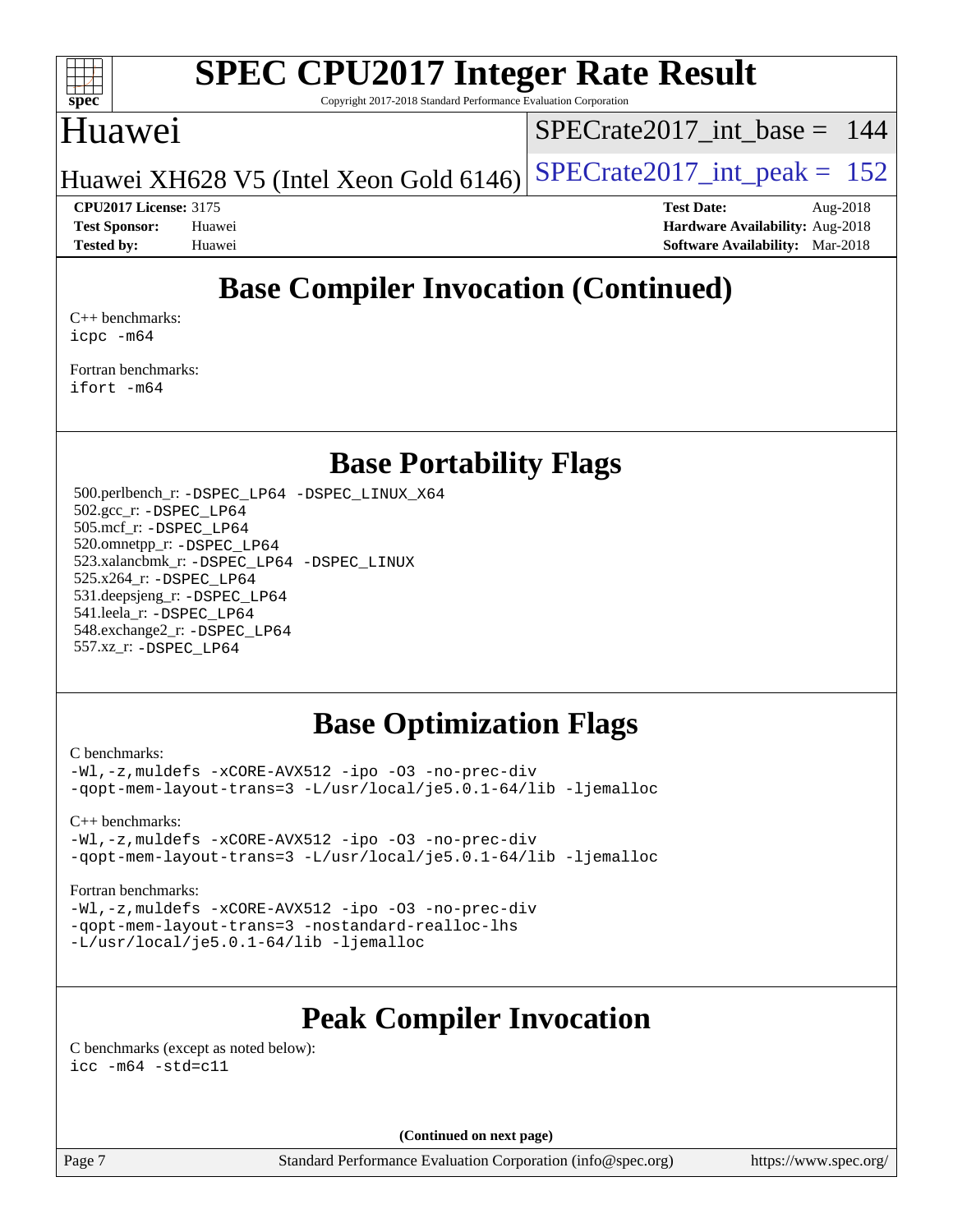

Copyright 2017-2018 Standard Performance Evaluation Corporation

## Huawei

[SPECrate2017\\_int\\_base =](http://www.spec.org/auto/cpu2017/Docs/result-fields.html#SPECrate2017intbase) 144

Huawei XH628 V5 (Intel Xeon Gold  $6146$ ) [SPECrate2017\\_int\\_peak =](http://www.spec.org/auto/cpu2017/Docs/result-fields.html#SPECrate2017intpeak) 152

**[CPU2017 License:](http://www.spec.org/auto/cpu2017/Docs/result-fields.html#CPU2017License)** 3175 **[Test Date:](http://www.spec.org/auto/cpu2017/Docs/result-fields.html#TestDate)** Aug-2018 **[Test Sponsor:](http://www.spec.org/auto/cpu2017/Docs/result-fields.html#TestSponsor)** Huawei **[Hardware Availability:](http://www.spec.org/auto/cpu2017/Docs/result-fields.html#HardwareAvailability)** Aug-2018 **[Tested by:](http://www.spec.org/auto/cpu2017/Docs/result-fields.html#Testedby)** Huawei **[Software Availability:](http://www.spec.org/auto/cpu2017/Docs/result-fields.html#SoftwareAvailability)** Mar-2018

## **[Peak Compiler Invocation \(Continued\)](http://www.spec.org/auto/cpu2017/Docs/result-fields.html#PeakCompilerInvocation)**

502.gcc\_r: [icc -m32 -std=c11 -L/home/prasadj/specdev/IC18u2\\_Internal/lin\\_18\\_0\\_20180210/compiler/lib/ia32\\_lin](http://www.spec.org/cpu2017/results/res2018q4/cpu2017-20181025-09304.flags.html#user_peakCCLD502_gcc_r_intel_icc_a481ac844e7127046fad14d498c730a1848fa901fbbb2c3dfdd5e9fbbac777c8009953946d55d8b6afe8ed0da70dd2b4f8dedbdf7ab1ee211ba70d24a5d89f85)

[C++ benchmarks \(except as noted below\):](http://www.spec.org/auto/cpu2017/Docs/result-fields.html#CXXbenchmarksexceptasnotedbelow)

[icpc -m64](http://www.spec.org/cpu2017/results/res2018q4/cpu2017-20181025-09304.flags.html#user_CXXpeak_intel_icpc_64bit_4ecb2543ae3f1412ef961e0650ca070fec7b7afdcd6ed48761b84423119d1bf6bdf5cad15b44d48e7256388bc77273b966e5eb805aefd121eb22e9299b2ec9d9)

523.xalancbmk\_r: [icpc -m32 -L/home/prasadj/specdev/IC18u2\\_Internal/lin\\_18\\_0\\_20180210/compiler/lib/ia32\\_lin](http://www.spec.org/cpu2017/results/res2018q4/cpu2017-20181025-09304.flags.html#user_peakCXXLD523_xalancbmk_r_intel_icpc_c6d030cd79af6ea7d6fb64c57e8fe7ae8fe0b96fc5a3b3f4a10e3273b3d7fa9decd8263f6330cef23f751cb093a69fae84a2bf4c243500a8eed069248128076f)

#### [Fortran benchmarks](http://www.spec.org/auto/cpu2017/Docs/result-fields.html#Fortranbenchmarks):

[ifort -m64](http://www.spec.org/cpu2017/results/res2018q4/cpu2017-20181025-09304.flags.html#user_FCpeak_intel_ifort_64bit_24f2bb282fbaeffd6157abe4f878425411749daecae9a33200eee2bee2fe76f3b89351d69a8130dd5949958ce389cf37ff59a95e7a40d588e8d3a57e0c3fd751)

## **[Peak Portability Flags](http://www.spec.org/auto/cpu2017/Docs/result-fields.html#PeakPortabilityFlags)**

 500.perlbench\_r: [-DSPEC\\_LP64](http://www.spec.org/cpu2017/results/res2018q4/cpu2017-20181025-09304.flags.html#b500.perlbench_r_peakPORTABILITY_DSPEC_LP64) [-DSPEC\\_LINUX\\_X64](http://www.spec.org/cpu2017/results/res2018q4/cpu2017-20181025-09304.flags.html#b500.perlbench_r_peakCPORTABILITY_DSPEC_LINUX_X64) 502.gcc\_r: [-D\\_FILE\\_OFFSET\\_BITS=64](http://www.spec.org/cpu2017/results/res2018q4/cpu2017-20181025-09304.flags.html#user_peakPORTABILITY502_gcc_r_file_offset_bits_64_5ae949a99b284ddf4e95728d47cb0843d81b2eb0e18bdfe74bbf0f61d0b064f4bda2f10ea5eb90e1dcab0e84dbc592acfc5018bc955c18609f94ddb8d550002c) 505.mcf\_r: [-DSPEC\\_LP64](http://www.spec.org/cpu2017/results/res2018q4/cpu2017-20181025-09304.flags.html#suite_peakPORTABILITY505_mcf_r_DSPEC_LP64) 520.omnetpp\_r: [-DSPEC\\_LP64](http://www.spec.org/cpu2017/results/res2018q4/cpu2017-20181025-09304.flags.html#suite_peakPORTABILITY520_omnetpp_r_DSPEC_LP64) 523.xalancbmk\_r: [-D\\_FILE\\_OFFSET\\_BITS=64](http://www.spec.org/cpu2017/results/res2018q4/cpu2017-20181025-09304.flags.html#user_peakPORTABILITY523_xalancbmk_r_file_offset_bits_64_5ae949a99b284ddf4e95728d47cb0843d81b2eb0e18bdfe74bbf0f61d0b064f4bda2f10ea5eb90e1dcab0e84dbc592acfc5018bc955c18609f94ddb8d550002c) [-DSPEC\\_LINUX](http://www.spec.org/cpu2017/results/res2018q4/cpu2017-20181025-09304.flags.html#b523.xalancbmk_r_peakCXXPORTABILITY_DSPEC_LINUX) 525.x264\_r: [-DSPEC\\_LP64](http://www.spec.org/cpu2017/results/res2018q4/cpu2017-20181025-09304.flags.html#suite_peakPORTABILITY525_x264_r_DSPEC_LP64) 531.deepsjeng\_r: [-DSPEC\\_LP64](http://www.spec.org/cpu2017/results/res2018q4/cpu2017-20181025-09304.flags.html#suite_peakPORTABILITY531_deepsjeng_r_DSPEC_LP64) 541.leela\_r: [-DSPEC\\_LP64](http://www.spec.org/cpu2017/results/res2018q4/cpu2017-20181025-09304.flags.html#suite_peakPORTABILITY541_leela_r_DSPEC_LP64) 548.exchange2\_r: [-DSPEC\\_LP64](http://www.spec.org/cpu2017/results/res2018q4/cpu2017-20181025-09304.flags.html#suite_peakPORTABILITY548_exchange2_r_DSPEC_LP64) 557.xz\_r: [-DSPEC\\_LP64](http://www.spec.org/cpu2017/results/res2018q4/cpu2017-20181025-09304.flags.html#suite_peakPORTABILITY557_xz_r_DSPEC_LP64)

## **[Peak Optimization Flags](http://www.spec.org/auto/cpu2017/Docs/result-fields.html#PeakOptimizationFlags)**

[C benchmarks](http://www.spec.org/auto/cpu2017/Docs/result-fields.html#Cbenchmarks):

```
 500.perlbench_r: -Wl,-z,muldefs -prof-gen(pass 1) -prof-use(pass 2) -ipo
-xCORE-AVX512 -O3 -no-prec-div -qopt-mem-layout-trans=3
-fno-strict-overflow -L/usr/local/je5.0.1-64/lib
-ljemalloc
 502.gcc_r: -Wl,-z,muldefs -prof-gen(pass 1) -prof-use(pass 2) -ipo
-xCORE-AVX512 -O3 -no-prec-div -qopt-mem-layout-trans=3
-L/usr/local/je5.0.1-32/lib -ljemalloc
 505.mcf_r: basepeak = yes
525.x264_r: basepeak = yes
 557.xz_r: basepeak = yes
                                       (Continued on next page)
```